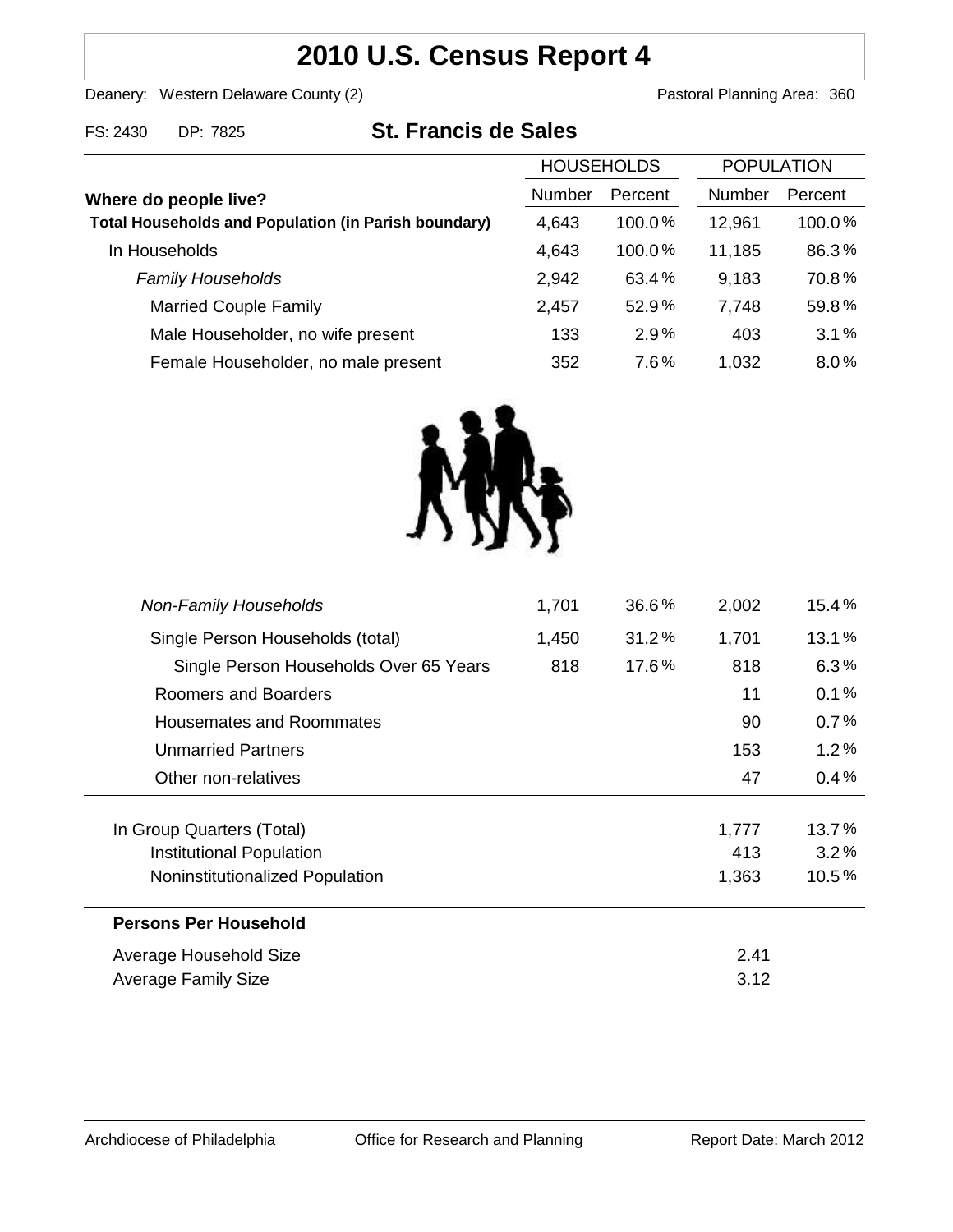# **2010 U.S. Census Report 4**

Deanery: Western Delaware County (2) Deanery: Western Delaware County (2)

### FS: 2430 DP: 7825 **St. Francis de Sales**

|                                                      |                | <b>POPULATION</b> |  |
|------------------------------------------------------|----------------|-------------------|--|
| Where do Children - Under Age 18 Live?               | Number         | Percent           |  |
| Total Children - Under Age 18 (in Parish boundary)   | 2,391          | 100.0%            |  |
| In Households                                        | 2,370          | 99.1%             |  |
| Householder or spouse is under 18                    | 0              | 0.0%              |  |
| With Related:                                        |                |                   |  |
| Married-Couple Family                                | 1,908          | 79.8%             |  |
| Male Householder, No Wife Present                    | 96             | 4.0%              |  |
| Female Householder, No Husband Present               | 224            | 9.4%              |  |
| <b>Other Related Householder</b>                     | 14             | 0.6%              |  |
| <b>With Non-Relatives</b>                            | 22             | 0.9%              |  |
| <b>Grandparent Householder</b>                       | 106            | 4.4%              |  |
| In Group Quarters                                    | 21             | 0.9%              |  |
| Institutionalized population                         | 14             | 0.6%              |  |
| Noninstitutionalized population                      | $\overline{7}$ | 0.3%              |  |
| Where do Adults - Age 65 and Older - Live?           |                |                   |  |
| Total Adults - Age 65 and Older (in Parish boundary) | 2,715          | 100.0%            |  |
| In Households                                        | 2,131          | 78.5%             |  |
| Family Households:                                   | 1,215          | 44.7%             |  |
| Is Householder or Spouse                             | 1,066          | 39.2%             |  |
| With Other Relative Householder                      | 25             | 0.9%              |  |
| With Non-Related Householder                         | 4              | 0.2%              |  |
| is Parent                                            | 78             | 2.9%              |  |
| is Parent-in-Law                                     | 41             | 1.5%              |  |
| In Non-family Households:                            | 916            | 33.7%             |  |
| Male Living Alone                                    | 189            | $7.0\%$           |  |
| Male not Living Alone                                | 16             | $0.6\%$           |  |
| Female Living Alone                                  | 629            | 23.2%             |  |
| Female not Living Alone                              | 32             | 1.2%              |  |
| Other                                                | 50             | 1.8%              |  |
| In Group Quarters                                    | 585            | 21.5%             |  |
| Institutionalized population                         | 347            | 12.8%             |  |
| Noninstitutionalized population                      | 238            | 8.8%              |  |
| <b>Housing Units in the Parish boundary</b>          |                |                   |  |
| <b>Total Housing Units</b>                           | 4,851          | 100.0%            |  |
| Occupied                                             | 4,643          | 95.7%             |  |
| Owner-Occupied                                       | 3,619          | 74.6%             |  |
| Renter-Occupied                                      | 1,024          | 21.1%             |  |
| Vacant                                               | 208            | 4.3%              |  |

Archdiocese of Philadelphia **Office for Research and Planning** Report Date: March 2012